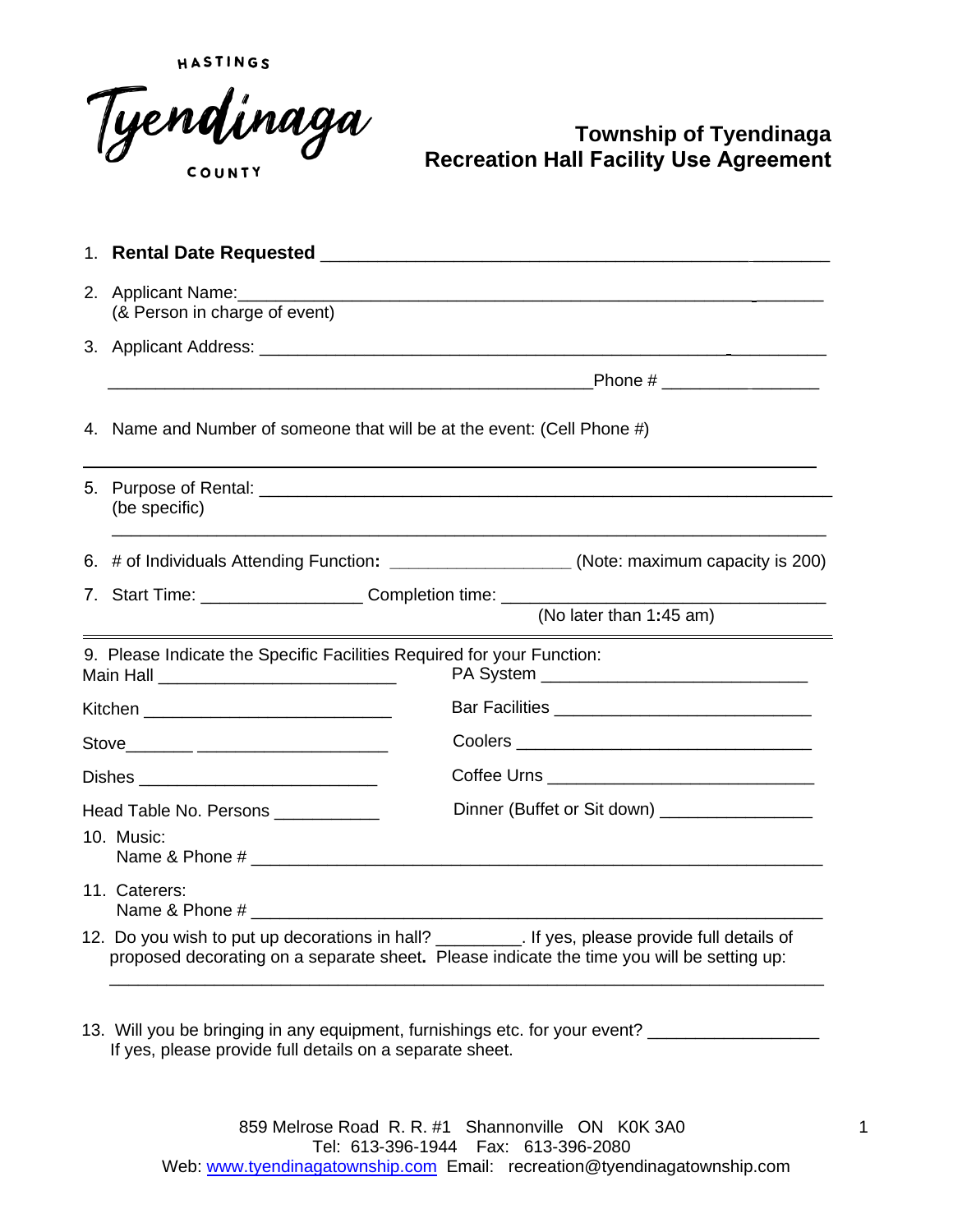

*Ihe undersigned have* read and agree to be bound by this permit and the terms and conditions for the rental of the Township *of Tyendinaga Recreation/Community Hall as attached hereto. If the applicant is acting on behalf of a group or organization, the undersigned applicant hereby warrants and represents that he/she executes this permit on behalf of the group or organization and has sufficient power, authority, and capacity to bind the group or organization with his/her signature.*  Signature of Applicant **Example 20** and  $\overline{a}$  and  $\overline{b}$  and  $\overline{c}$  and  $\overline{d}$  and  $\overline{c}$  and  $\overline{c}$  and  $\overline{c}$  and  $\overline{c}$  and  $\overline{c}$  and  $\overline{c}$  and  $\overline{c}$  and  $\overline{c}$  and  $\overline{c}$  and  $\overline{c}$  and Witness to Signature of Applicant **Example 20** Figures 1. The Signal State of Applicant Date of Application: The following portion of this rental application/permit to be completed by Township Recreation Coordinator. 1. Rental Fee Shall be  $\qquad \qquad$  Plus 13% HST.  $\qquad \qquad$  Total = (Payable one month prior to the event) 2. Security/damage & key deposit = \$200.00 \_\_\_\_\_\_\_\_\_\_\_\_\_\_\_\_\_\_\_\_\_\_\_\_ (Payable with rental fee) 3. Date rental fee paid \_\_\_\_\_\_\_\_ \_\_\_\_\_\_\_\_\_\_\_\_\_\_\_\_\_\_\_\_\_\_\_\_ (Method of payment) Cheque \_\_\_\_\_; Cash \_\_\_\_\_\_ Debit 4. The Township of Tyendinaga hereby grants the state of the state of the state of the represented by \_\_\_\_\_\_\_\_\_\_\_\_\_\_\_\_\_\_\_\_\_\_\_\_\_\_\_\_\_\_\_ permission to use the Township Recreation/Community Hall subject to the terms and conditions set out in the application herewith and also subject to the terms and conditions for the rental of said hall as attached hereto. Permit Approval Date: \_\_\_\_\_\_\_\_\_\_\_\_\_\_\_\_\_\_\_\_\_\_\_\_\_\_\_\_\_\_\_\_\_\_\_\_ Approved by: Annie Manion Social Director Township of Tyendinaga 859 Melrose Road, R.R. # 1 Shannonville, Ontario, K0K 3A0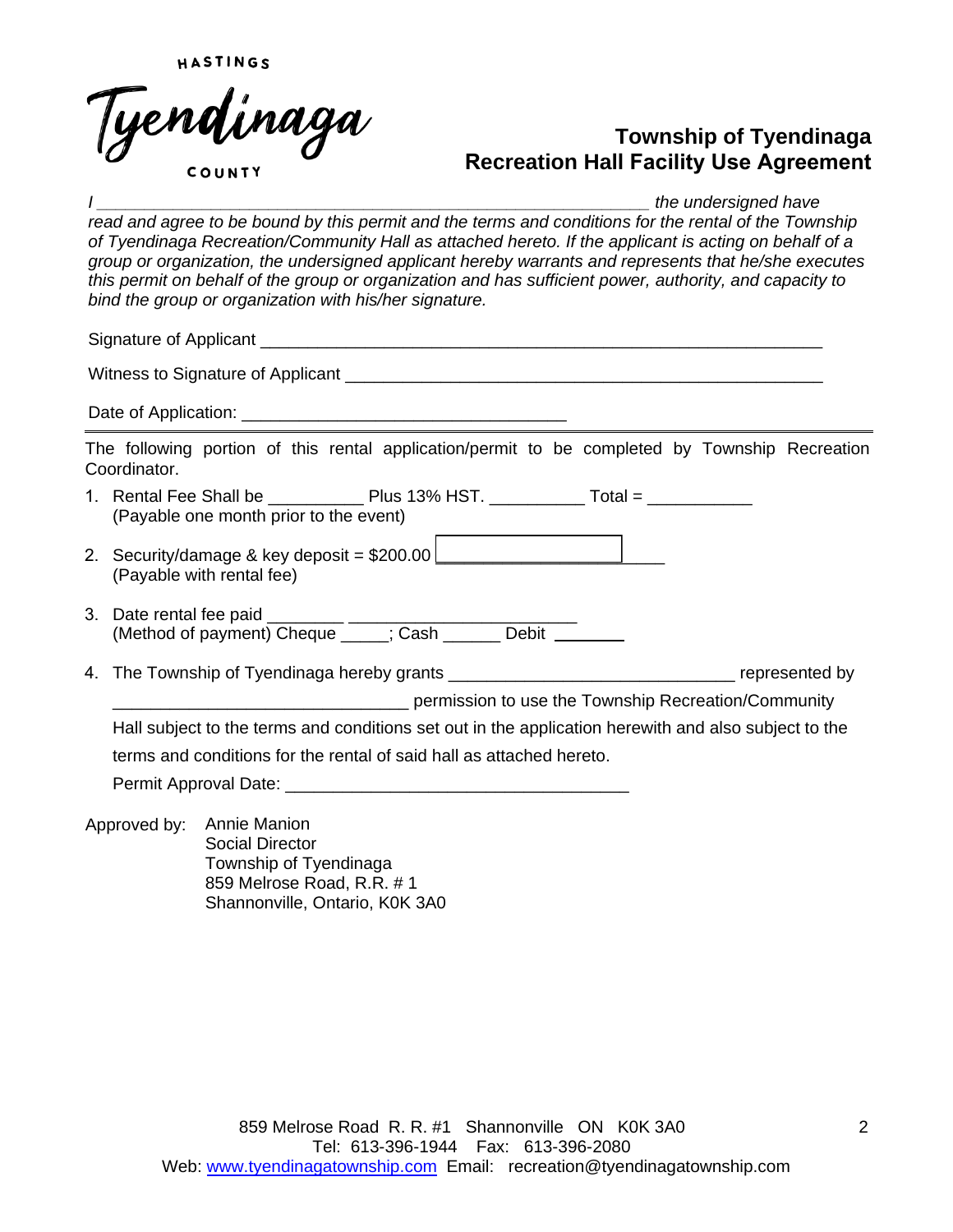

Terms and Conditions

1. Rental and operation of, the Township Recreation Hall shall be under the jurisdiction of the Social Director.

2. All persons, groups, organizations desiring to rent the Hall shall make application on the appropriate form and submit it to the Township Social Director for approval and signature.

3. The person signing the Facility Use Agreement, shall be responsible for ensuring that all Rental Terms and Conditions are adhered to and shall be in attendance at the start and end of the event.

4. Fire and Liquor License Act Regulations shall govern maximum attendance at any event. The maximum occupant load for the hall is 200 persons. Our hall capacity for a function that is seated with dining and dancing is 150 people. If more people come than regulations allow, the people over the permitted number will not be allowed to enter the facility. Enforcing the maximum attendance regulations will be the responsibility of the Lessee. All Exits must be kept free of any obstructions.

5. As of January 1, 2004, SMOKING IS NOT PERMITTED, as per The County of Hastings By-law #2003-0025, in any part of the recreation/community hall building.

6. **The Township of Tyendinaga shall be responsible for and the sole operator of the "Bar" for all Lessees who so desire to have a bar with their rental. When the "Bar" is in operation all regulations under the Liquor License Act shall be in effect. No alcohol shall be allowed in the Hall unless provided through the Township operated Bar (absolutely no homemade wine). The Township shall be responsible for obtaining the appropriate liquor license, supplying the required alcohol and providing appropriate bar tenders. All persons violating the before mentioned alcohol policy will be required to leave the premises and the Township lands on which the Hall is located. If any homemade wine or alcohol is brought into the hall, the bar will be shut down. Renter Initial: Renter Initial: Renter Initial: Renter Initial:** 

7.**Under the liquor licence, alcohol is NOT permitted to be taken outside the hall doors. "Tailgating", otherwise known as drinking in parking lot or in car, is NOT permitted. If bar staff observe this happening,** the bar will be shut down. **Renter Initial**:

8. The person signing the rental application and permit form shall be responsible for promoting and enforcing safe transportation options for all participants consuming alcohol and shall inform the Township staff operating the Bar of the details of the safe transportation arrangements. Examples of safe transportation options include:

a) Designated drivers provided by the sponsoring group and/or selected from non-alcohol consuming participants at the event;

b) Providing access to telephones for taxi service and ensuring that taxis are called.

9. Regulations concerning the consumption of alcoholic beverages are according to the Regulations of the Liquor License Act.

10. Liquor may be sold or served only where there is an adequate supply of food. Therefore, any function that desires to have a bar with their rental must ensure there is a lunch served. i.e. Midnight buffet at a wedding reception.

11. All evidence of the service and consumption of liquor shall be removed within 45 minutes after the last drink is served at 1:00 AM.

12. Games of chance or gambling in any form shall be strictly forbidden unless the necessary permits are obtained from the appropriate authority.

13. The Township of Tyendinaga will not be responsible for personal injury or damage, loss or theft of any article or clothing or equipment belonging to the applicant/lessee or anyone in attendance at any rental function.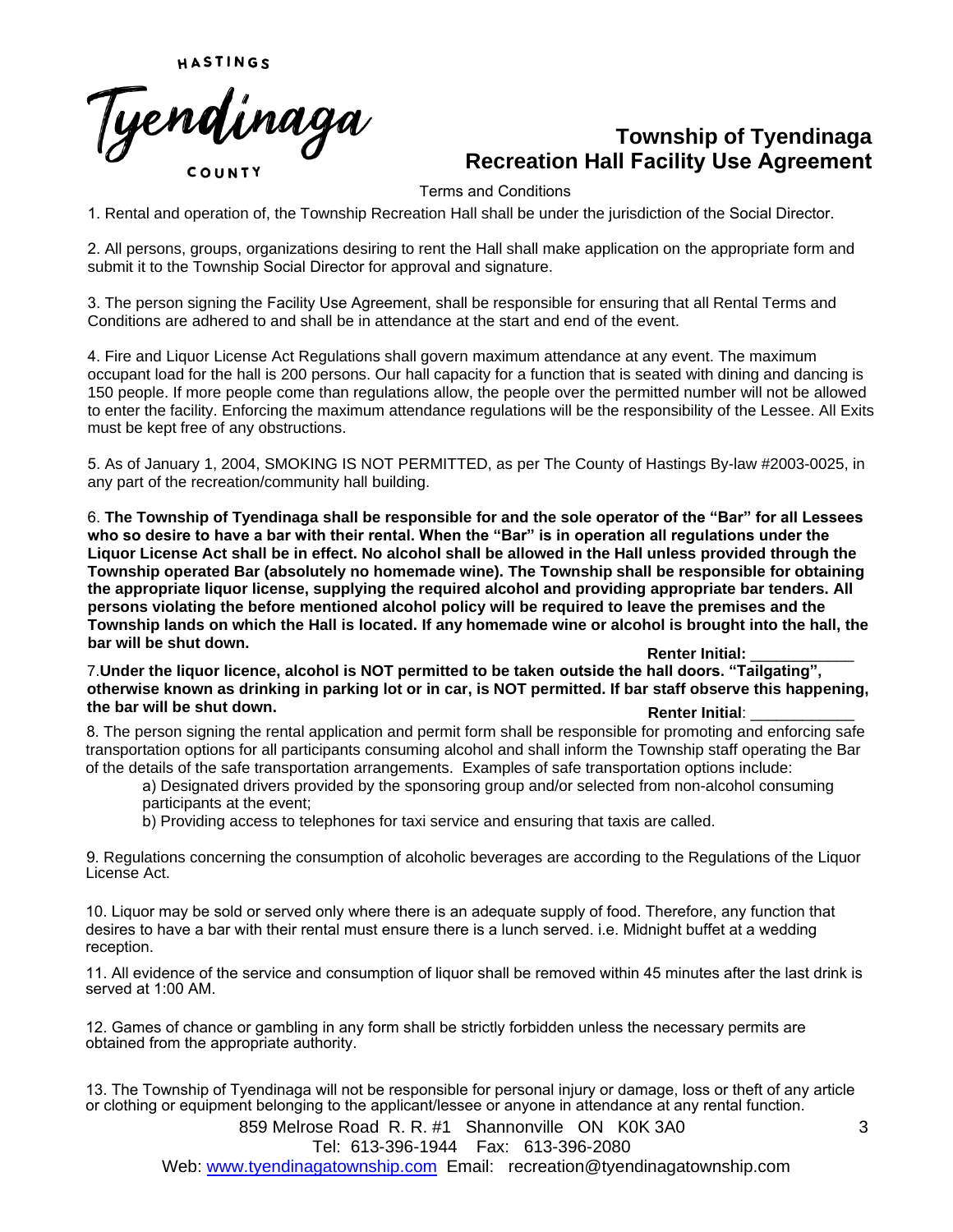Tyendinaga COUNTY

14. All persons shall vacate the Hall no later than the time stipulated in the signed rental contract, but in no case later than 2:00 AM, along with any personal belongings.

15. The applicant/lessee shall not exchange or give the use of the facility, for the date on the contract to any other group or person without the written permission of the Social Director.

16. No equipment, furnishings etc shall be brought in to the Hall by the applicant/lessee without prior written approval of the Township Social Director. Any equipment, furnishings etc approved to be brought in to the hall shall be done so at the applicant's/lessee's sole risk and responsibility.

17. Parking on Township of Tyendinaga property is at the risk and responsibility of the owner and/or driver of the vehicle.

18. The applicant/lessee shall abide by all conditions as set out in this document, along with any amended or additional regulations that will be attached hereto as an appendix to the Facility Use Agreement as recommended and approved by the Social Director. Failure to do so shall result in the cancellation of the Facility Use Agreement.

19. The applicant may be granted permission by the Township to charge an admission fee or to sell other goods when requested in the rental application.

20. It is the duty and responsibility of the applicant to ascertain if there is any Local, Provincial, or Federal Tax applicable to the function and to collect and remit such tax to the proper governmental authority.

21. The Township reserves the right to alter the Facility Use Agreement when necessary due to special circumstances and the applicant/lessee will be given a 72-hour notice prior to the rental date with a full credit for non-use. The applicant/lessee will also be advised as soon as possible if a cancellation is necessary due to an unforeseen emergency i.e. emergency maintenance and will be given a full credit for non-use.

22. All Facility Use Agreements must be signed by the applicant, and approved by the Township Social Director, a minimum of 30 days prior to the rental date. The rental fee, and damage deposit, must also be received a minimum of 30 days prior to the rental date. A \$75.00 cancellation charge shall apply if cancellation is less than 10 days from the rental date.

23. Any and all decorating of the Hall must ensure the following regulations are abide by:

- No pinning or taping of decorations to the walls and/or ceilings. Please utilize the hooks that are provided inside the hall.
- The applicant must take down all decorations directly after each function.
- No use of confetti or rice inside the hall, or on the tables.
- No dispersing of soap bubbles inside the hall, or on the tables.
- No use of lit sparklers or freestanding candles allowed inside the hall.
- No use of other "party favors" unless approved by Social Director.
- All decorations are to be of a non-flammable material or treated with a flame retardant.
- That all displays, decorations, or other materials used in the hall do not block or hinder exit ways.